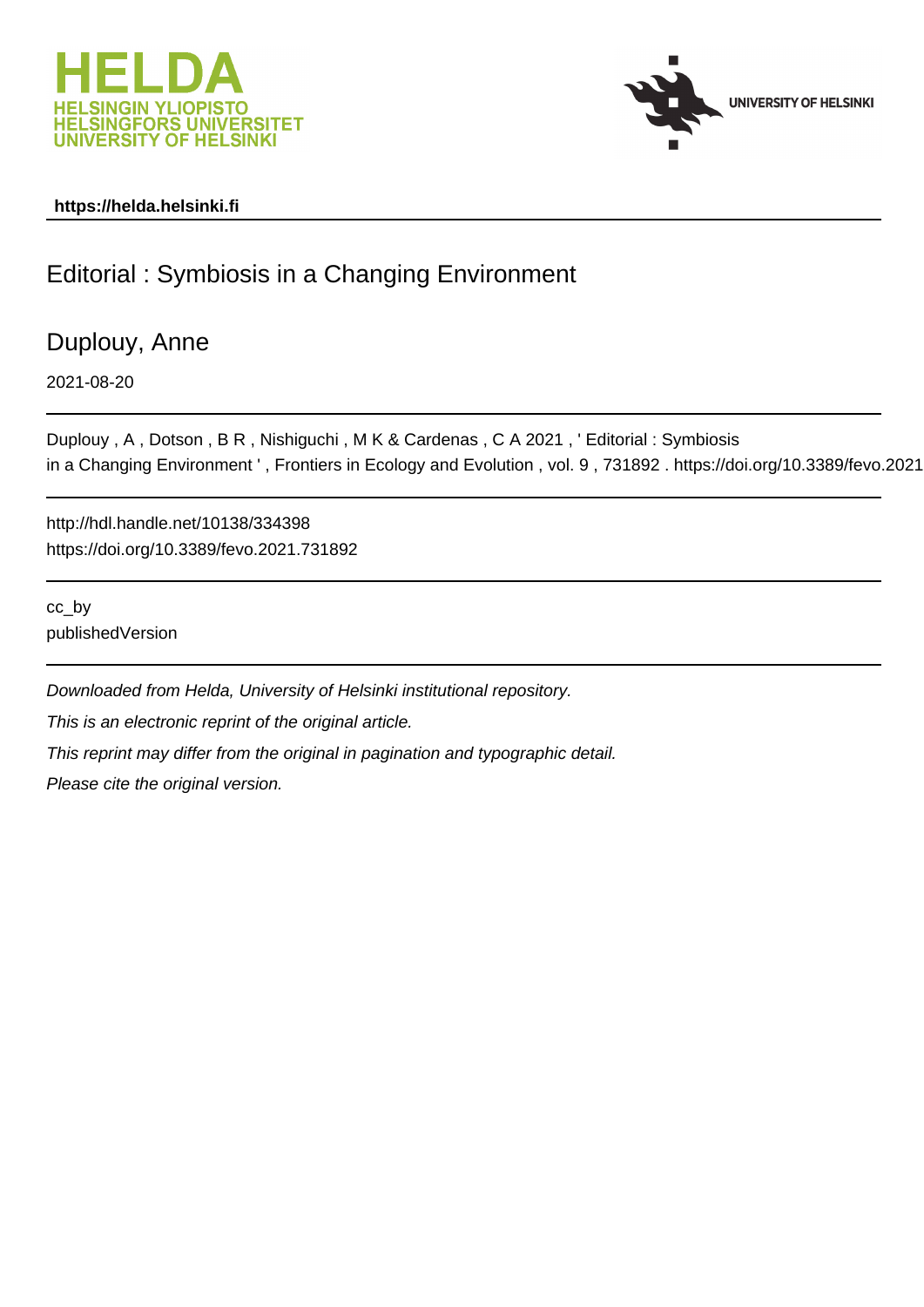



# [Editorial: Symbiosis in a Changing](https://www.frontiersin.org/articles/10.3389/fevo.2021.731892/full) Environment

#### Anne Duplouy <sup>1,2</sup>\*, Bradley R. Dotson<sup>2,3</sup>, Michele K. Nishiguchi<sup>4</sup> and César A. Cárdenas <sup>s</sup>

<sup>1</sup> Organismal and Evolutionary Biology Research Program, University of Helsinki, Helsinki, Finland, <sup>2</sup> Department of Biology, Lund University, Lund, Sweden, <sup>3</sup> Department of Integrated Plant Protection, Swedish University of Agricultural Sciences, Alnarp, Sweden, <sup>4</sup> Department of Molecular and Cell Biology, University of California, Merced, Merced, CA, United States, <sup>5</sup> Departamento Científico, Instituto Antártico Chileno, Punta Arenas, Chile

Keywords: environmental changes and stressors, holobiont, host-microbe associations, marine life, terrestrial life

#### **Editorial on the Research Topic**

#### **[Symbiosis in a Changing Environment](https://www.frontiersin.org/research-topics/10551/symbiosis-in-a-changing-environment)**

Symbiotic interactions are formed by the long-term intimate association of microorganisms and their host species. Such interactions are ubiquitous throughout the tree of life, and research suggests that they might have facilitated major evolutionary transitions and possibly the success of life on Earth (Moran, 2006, 2007; Raina et al., 2018; Kolodny et al., 2020). Symbionts owe their success to their ability to be sometimes "good" and sometimes "evil" (Jiggins and Hurst, 2011; Brannon and Mulvey, 2019; Newton and Rice, 2020). By manipulating their hosts' life history traits, fecundity, dispersal ability, and/or resistance to stresses caused by pathogens and environmental changes, these "Jekyll-and-Hyde" symbionts are promoting their own selfish fitness. The diversity of symbiont-induced phenotypes, the complexity of symbiotic interactions, their ecology and evolution through time and across environments has therefore unsurprisingly attracted the interests of a large scientific community. Under the current global context of fast environmental changes, one can predict that new and/or less predictable abiotic and biotic stressors will affect symbiotic interactions with potential cascading effects on the eco-evolutionary population dynamics of host species and the communities in which they are embedded (Pita et al., 2018; Trevathan-Tacket et al., 2019; Greenspan et al., 2020; Kolodny and Schulenburg, 2020).

Our Research Topic on Symbiosis in a Changing Environment aimed to bring together review articles, providing analyses of the state-of-the-art in the field, and experimental research articles, testing unique hypotheses on the interplay between host-symbiont interactions and their various environments. We called for submissions from a broad and diverse set of researchers, from international institutions worldwide ( $N = 26$  institutions, 11 countries, 5 continents), to showcase their view and expertise on a range of symbiotic study systems, from the tropics to the Antarctic, from terrestrial arthropods and plants to marine invertebrates. The published articles are only a subset of the growing literature available in symbiosis research. However, the articles clearly present that a wide diversity of stressors, including changes in temperatures, in exposure to UV-radiations, or in metabolite provisioning, can severally affect symbiosis.

Based on the literature on terrestrial invertebrates and plants, [Bénard et al.,](https://doi.org/10.3389/fevo.2020.00167) and Saikkonen et [al., respectively, predict that by influencing the host's life-history traits and/or their host's response](https://doi.org/10.3389/fevo.2020.00061) to natural stresses, Jekyll and Hyde symbionts can either exacerbate or ameliorate the effects of environmental stochasticity on their hosts. This is due to the essential role of microbial symbionts for ecological, evolutionary, and genetic processes in all higher organisms. Obligate symbioses can indeed turn into evolutionary traps or dead-ends, since the optimum ranges between hosts and their symbiont(s) may inevitably mismatch, whereas facultative symbioses can provide an adaptive solution to environmental changes and opportunities to novel niches. The mini-reviews agree that

### **OPEN ACCESS**

#### Edited and reviewed by:

Monica Medina, The Pennsylvania State University (PSU), United States

> \*Correspondence: Anne Duplouy [anne.duplouy@helsinki.fi](mailto:anne.duplouy@helsinki.fi)

#### Specialty section:

This article was submitted to Coevolution, a section of the journal Frontiers in Ecology and Evolution

> Received: 28 June 2021 Accepted: 22 July 2021 Published: 20 August 2021

#### Citation:

Duplouy A, Dotson BR, Nishiguchi MK and Cárdenas CA (2021) Editorial: Symbiosis in a Changing Environment. Front. Ecol. Evol. 9:731892. doi: [10.3389/fevo.2021.731892](https://doi.org/10.3389/fevo.2021.731892)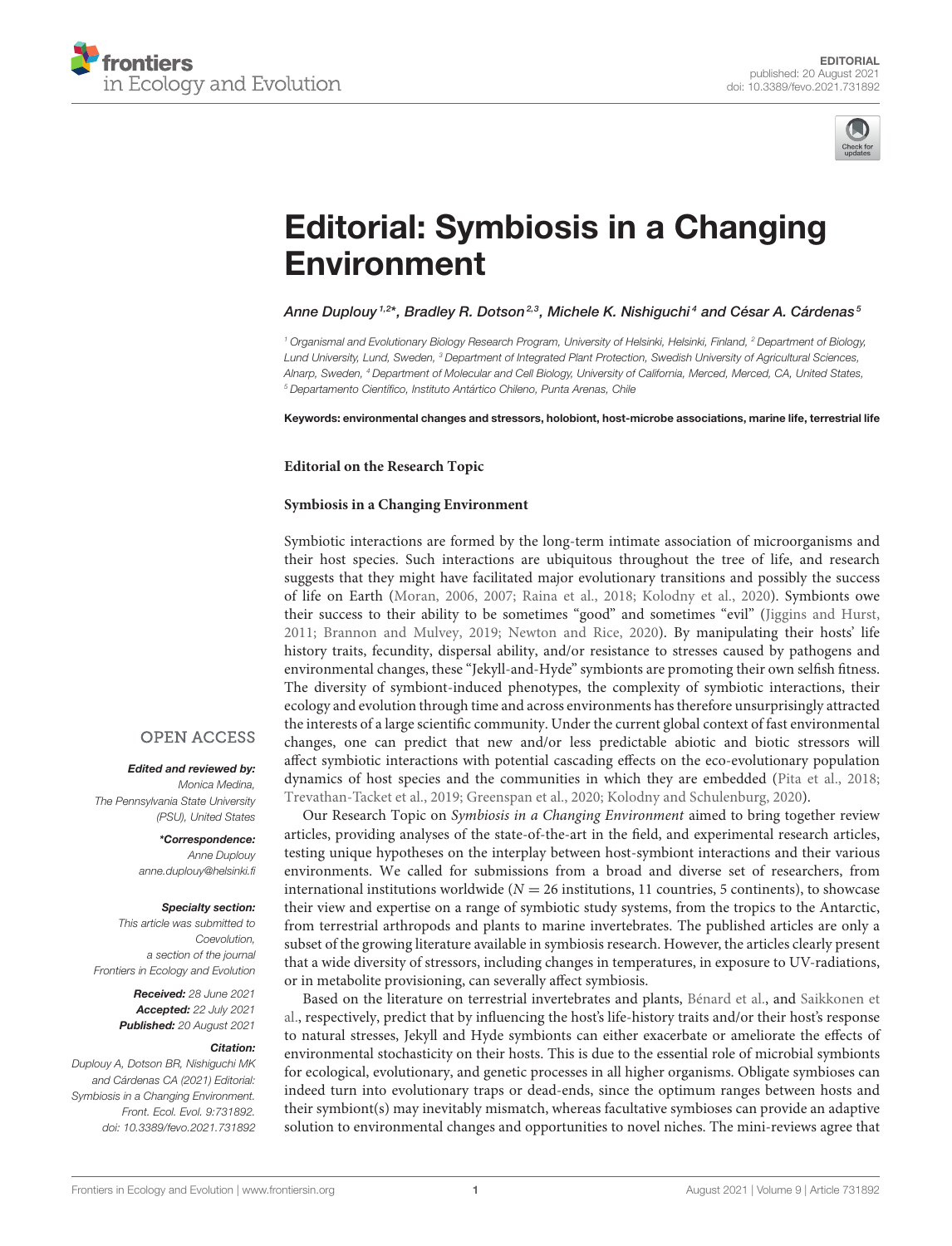major progress has been made in (I) the description of microbial communities associated with organisms from different environments, although one can argue that unlike bacterial communities, fungal, and viral communities have been neglected, and (II) testing the role of various individual stressors on these interactions. However, much remains to be examined in understanding the organization and changes in these communities, and in their functionality for their hosts. Similarly, estimations of the adaptability of host-symbiont associations under multiple stressors, as it would be under natural conditions, remain scarce [\(Rondon et al.\)](https://doi.org/10.3389/fevo.2020.00262).

[Carrier and Reitzel](https://doi.org/10.3389/fevo.2019.00509) further synthesize the ecological importance of the host in the understanding of their associated symbiotic communities. They debate that, at least in echinoderms, the selection for bacterial communities occurs at the larval stage; however, the role of these selected bacteria for the larvae and/or for the adults of the same species remains unclear. Such gaps in the current knowledge is not restricted to studies on echinoderms. Numerous studies have shown the importance of the hosts' life-history strategies influencing the microbial communities, either because of changes in the host diet, hormones, or the environmental conditions faced at each life-stage (e.g., aquatic larvae vs. terrestrial adults in many insects or amphibians). Similarly, the health of individuals and species or populations can greatly affect the composition of their associated microbial community (Blanquer et al., 2016; Li et al., 2018), as pathogens replace or challenge symbiotic interactions in their hosts. Furthermore, the role of microbial communities is severely debated in some species. For example, the gut microbiota of Lepidoptera larvae is thought to be transient and non-functional, rather than resident and of any benefit to the host (Hammer et al., 2017; Duplouy et al., 2020).

One way to understand which symbiotic interactions are likely to thrive or disappear in changing environments, is through the investigation of the effects of individual and/or cumulated stressors on symbioses in the controlled conditions of laboratories. For example, [Heyworth et al.](https://doi.org/10.3389/fevo.2020.00056) investigate experimentally the responses of three facultative endosymbionts in the pea aphid (Acyrthosiphon pisum) to heat stress, and the influence on the host and an obligate symbiont (Buchnera). After exposing aphids to 38.5◦C, they show that two of the facultative symbionts helped the recovery of both host and the obligate symbiont after heat stress, thus suggesting that under climate changes, the presence of these facultative symbionts may be of benefit to the host species. However, response to long-term heat exposure, rather than to short heat bursts further need to be investigated.

The [Rondon et al.](https://doi.org/10.3389/fevo.2020.00262) article provides insights on the combined effects of physical drivers associated with climate change (seawater warming and ice scour) in shaping the microbiome of the common sponge Isodictya kerguelenensis from the Western Antarctic Peninsula. Their findings based on a multistressors laboratory experiment demonstrates that disturbance produced by icebergs may have direct impacts on the microbiome of this sponge species. In this regard, the results highlight the importance of this relationship as the effect of both stressors are expected to increase under future climate change scenarios, hence having the potential of producing effects on the holobiont balance and also on the ecosystem.

[Barrera et al.](https://doi.org/10.3389/fevo.2020.00122) present the role of foliar endophytic fungi on the performance of their host plant, the Antarctic host plant Colobanthus quitensis, under high UV-B radiation. By comparing the expression levels of genes involved in UV-B photoreception, flavonoid accumulation, and physiological stress in fungusinfected vs. uninfected plants, their study provides evidence that Antarctic endophytic fungi minimize cell damage and boost physiological performance and tolerance to UV-B radiation in C. quitensis. Therefore, endophytic fungi could be effective partners in the context of increased UV-B radiation in the Antarctic. Future studies should highlight whether the current trend in climate change may already be selecting for such associations in different parts of the world.

[Currin-Ross et al.](https://doi.org/10.3389/fevo.2021.623561) use Drosophila melanogaster flies exposed to different levels of iron provisioning (i.e., deficiency, optimum, and excess), and evaluate the conflict that arose from this stress between the host flies and their facultative bacterial endosymbiont Wolbachia, as both rely on iron-provision from the environment. Through metabolomic methods, they show that flies exhibit variation in their metabolism when exposed to low or high levels of iron, and that these metabolic responses are differently activated upon infection with Wolbachia. The bacterium maintains oxidative metabolism in its Drosophila host. Whether this is a typical response for the symbiont in insects or in Drosophila hosts specifically remains to be investigated.

This set of experimental studies highlight the diversity of symbiotic systems, and the diverse changes in phenotypes between different treatment groups. They produce unique knowledge acquired within the controlled conditions of laboratories that inform about why host-symbiont interactions form, and how they maintain or decline through time. Such discoveries support and/or complement the interpretation of patterns of diversity and changes in symbiont communities associated to species across space and time in the field.

Based on a 2-year field monitoring study of two coral species in Kāne'ohe Bay, Hawai'i, [Matsuda et al.](https://doi.org/10.3389/fevo.2020.00178) characterize responses of colonies after a bleaching event produced by anomalous local seawater temperatures. Their results show that the two studies species exhibited either a bleachingsusceptible phenotype (bleached) or resistant phenotype (nonbleached). Colonies of Porites compressa show greater resilience following bleaching than Montipora capitata, despite having higher bleaching prevalence and severity. This is suggesting that bleaching susceptibility is not always a good predictor of mortality after a warming event and consequent bleaching events. The authors stress the importance of including monitoring not only at the population level but also at the individual level to better understand coral susceptibility to warming and to better predict responses to future scenarios.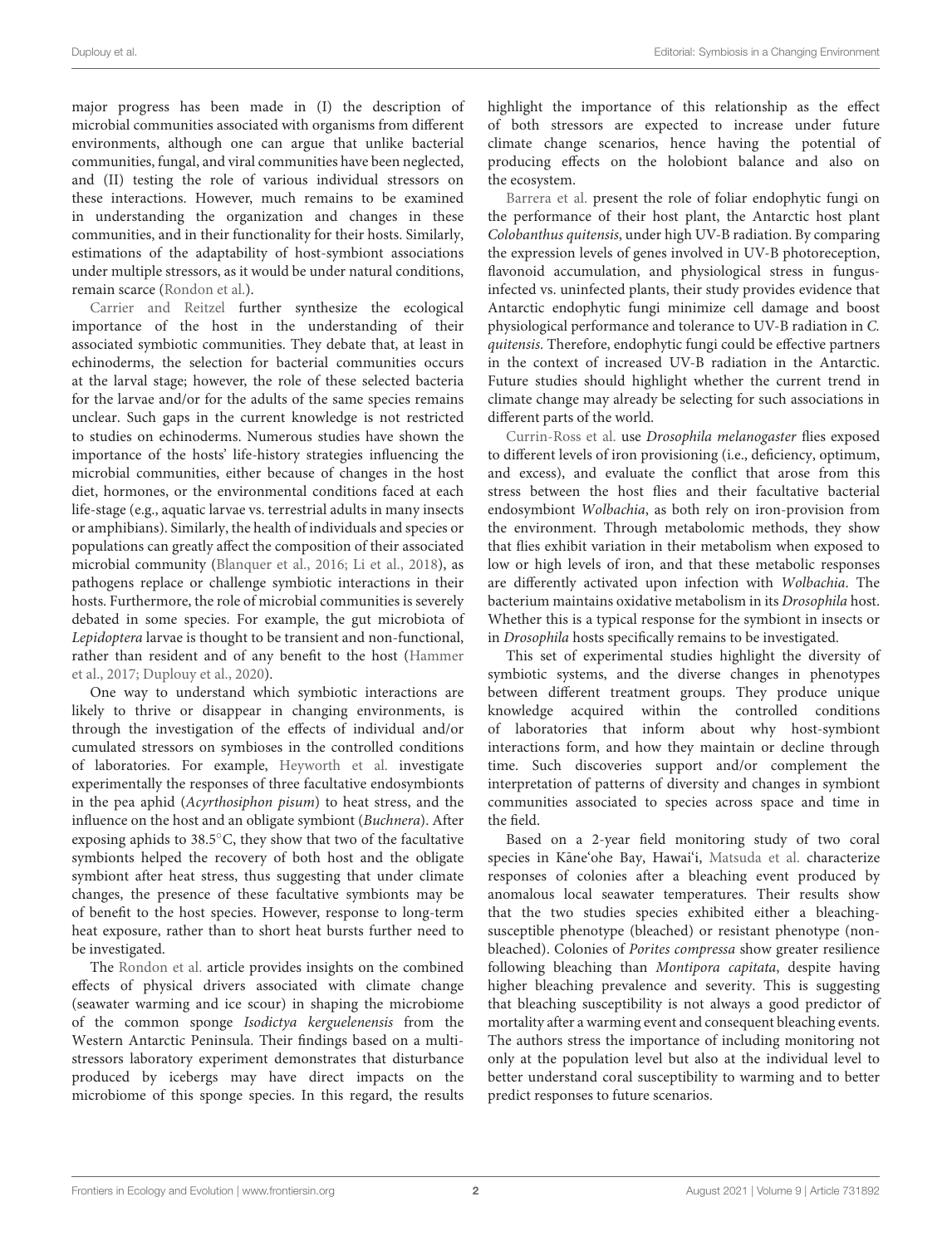Similarly, using a combination of in situ observations along with morphological and molecular approaches, van der Windt et al. [study the relationship between bio-eroding sponges](https://doi.org/10.3389/fevo.2020.595452) belonging to Clionaidae and Symbionidiaceaea from the Indo-Pacific. The findings of this study (I) suggest a high diversity of Symbionidiaceaea associated with bio-eroding species, and (II) highlight the potential importance of host identify and tolerance capacity to heat stress (up to 33◦C) to maintain symbiotic interactions in these sponges. Furthermore, these results suggest that symbiotic interactions in bio-eroding sponges may greatly differ in their adaptive capacity from symbioses reported in other marine organisms such as corals (Baker et al., 2008). Another study from a contrasting environment by [Papale et al.](https://doi.org/10.3389/fevo.2020.00268) provides new information on microbial communities associated with different Antarctic sponge species. Their comparative study of sponges collected from 30 to 271 depth at Terra Nova Bay in the Ross Sea region provides new information on the diversity and functional profiles of microbial symbiont communities associated with such highlatitude marine organisms. They also show the presence of rich bacterial communities dominated by Proteobacteria and their functional prediction analyses expand the current knowledge of sponge-associated microbial communities, suggesting key roles played by the microbiome, including antibiotic biosynthesis, degradation of aromatic compounds, and methane metabolism. As sponges are considered an important reservoir of exceptional microbial diversity and a major contributor to marine microbial diversity (Thomas et al., 2016), these few studies allow for the comparison of research in symbiotic systems from different marine regions (tropics vs. Antarctic) that will complement our

#### global knowledge of the role of symbionts in risks associated with global climate change scenarios in marine organisms.

The article collection from this Research Topic illustrates the already well-known ubiquitous character and the diversity of unique symbiotic systems, with a targeted focus on their responses to environmental change and stressors. These studies test just a few hypotheses, and introduce many more that remain and deserve to be investigated. Nonetheless, these studies clearly highlight that in order to fully grasp the role and responses of symbionts to environmental changes, more multidisciplinary and collaborative studies are needed, which will establish the essential mechanisms that forge the diverse associations between both marine and terrestrial hosts, their bacterial partners, and their environments.

## AUTHOR CONTRIBUTIONS

AD and CC wrote the editorial. All authors reviewed and revised the manuscript.

## FUNDING

AD was funded by a Marie Curie Sklodowska Individual Fellowship (#790531, HostSweetHome) and by the Academy of Finland (#328944). MN was funded by NASA-EXO 80NSSC18K1053 and the School of Natural Sciences at UC Merced. CC was supported by the Marine Protected Areas program of the Instituto Antártico Chileno (#24 03 052). BD was funded by Svenska Forskningsrådet Formas FORMAS (#2017-01263).

## **REFERENCES**

- Baker, A. C., Glynn, P. W., and Riegl, B. (2008). Climate change and coral reef bleaching: an ecological assessment of long-term impacts, recovery trends and future outlook. Estuar. Coast. Shelf Sci. [80, 435–471. doi: 10.1016/j.ecss.2008.](https://doi.org/10.1016/j.ecss.2008.09.003) 09.003
- Blanquer, A., Uriz, M. J., Cebrian, E., and Galand, P. E. (2016). Snapshot of a bacterial microbiome shift during the early symptoms of a massive sponge die-off in the western Mediterranean. Front. Microbiol. [7:752. doi: 10.3389/fmicb.2016.](https://doi.org/10.3389/fmicb.2016.00752) 00752
- Brannon, J. R., and Mulvey, M. A. (2019). Jekyll and Hyde: bugs with double personalities that muddle the distinction between commensal and pathogen. J. Mol. Biol. [431, 2911–2913. doi: 10.1016/j.jmb.2019.](https://doi.org/10.1016/j.jmb.2019.06.014) 06.014
- Duplouy, A., Minard, G., and Saastamoinen, M. (2020). The gut bacterial community affects immunity but not metabolism in a specialist herbivorous butterfly. Ecol. Evol. [10, 8755–8769. doi: 10.1002/ece3.](https://doi.org/10.1002/ece3.6573) 6573
- Greenspan, S. E., Migliorini, G. H., Lyra, M. L., Pontes, M. R., Carvalho, T., Ribeiro, L. P., et al. (2020). Warming drives ecological community changes linked to host-associated dysbiosis. Nat. Ecol. Evol[. 10, 1557–1061. doi: 10.1038/s41558-020-0](https://doi.org/10.1038/s41558-020-0899-5) 899-5
- Hammer, T. J., Janzen, D. H., Hallwachs, W., Jaffe, S. P., and Fierer, N. (2017). Caterpillars lack a resident gut microbiome. Proc.

Natl. Acad. Sci. U.S.A. [114, 9641–9646. doi: 10.1073/pnas.17071](https://doi.org/10.1073/pnas.1707186114) 86114

- Jiggins, F. M., and Hurst, G. D. (2011). Rapid insect evolution by symbiont transfer. Science [332, 185–186. doi: 10.1126/science.12](https://doi.org/10.1126/science.1205386) 05386
- Kolodny, O., Callahan, B. J., and Douglas, A. E. (2020). The role of the microbiome in host evolution. Philos. Trans. R Soc. Lond. B Biol. Sci. 375:20190588. doi: [10.1098/rstb.2019.0588](https://doi.org/10.1098/rstb.2019.0588)
- Kolodny, O., and Schulenburg, H. (2020). Microbiome-mediated plasticity directs host evolution along several distinct time scales. Philos. Trans. R Soc. Lond. B Biol. Sci. [375:20190589. doi: 10.1098/rstb.201](https://doi.org/10.1098/rstb.2019.0589) 9.0589
- Li, Y. F., Yang, N., Liang, X., Yoshida, A., Osatomi, K., Power, D., et al. (2018). Elevated seawater temperatures decrease microbial diversity in the gut of Mytilus coruscus. Front. Physiol. [9:839. doi: 10.3389/fphys.2018.](https://doi.org/10.3389/fphys.2018.00839) 00839
- Moran, N. A. (2006). Symbiosis. Curr. Biol. 16, R866–R871. doi: [10.1016/j.cub.2006.09.019](https://doi.org/10.1016/j.cub.2006.09.019)
- Moran, N. A. (2007). Symbiosis as an adaptive process and source of phenotypic complexity. Proc. Natl. Acad. Sci. U.S.A. 104, 8627–8633. doi: [10.1073/pnas.0611659104](https://doi.org/10.1073/pnas.0611659104)
- Newton, I. L. G., and Rice, D. W. (2020). The Jekyll and Hyde symbiont: could. J. Bacteriol. 202:e00589-19. doi: [10.1128/JB.00589-19](https://doi.org/10.1128/JB.00589-19)
- Pita, L., Rix, L., Slaby, B. M., Franke, A., and Hentschel, U. (2018). The sponge holobiont in a changing ocean: from microbes to ecosystems. Microbiome 6:46. doi: [10.1186/s40168-018-0428-1](https://doi.org/10.1186/s40168-018-0428-1)